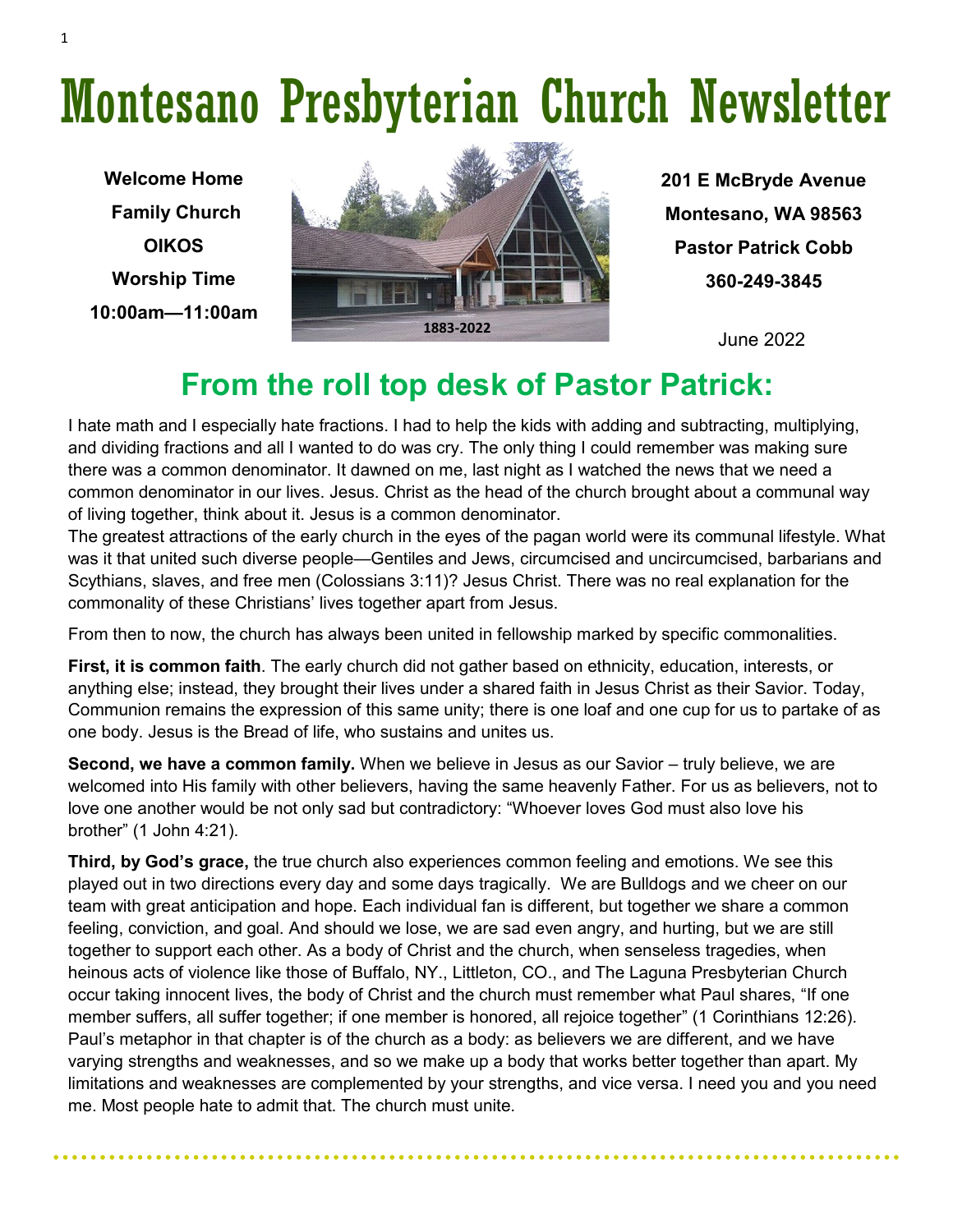# **From Pastor Cobb (continued)**

Brothers and sisters in Christ, we need the body of Christ more than ever today. We need Jesus as our common denominator to balance our nation, our world, our faith, and our lives. What will it take to share the gospel with the world? What will it take to open the hearts of humanity to see that Jesus is the only way, the only truth and the only life we need?

Our world, just as in the days of the apostles, is full of division and loneliness. People are fragmented, fearful, and lost. But we, the loving body of Christ, can offer to this world a deep fellowship and an eternal, hope-filled future. You have the opportunity to become the very hands and feet of your heavenly Father, reaching into people's lives as you invite them into His family. Will you seize it? Bring the body together, invite someone to Church.

 $P. COBB < \gt$ 

## **Mission Meals**

Again, thank you to those of you who have signed up to help with the Mission Meals Ministry. We still have 10 openings in various categories starting in October through the end of the year. I will bring the list to church, so please see me before or after church if you would like to help us out with the end-of-the-year openings. Remember: **something new** for those who do the main dish casseroles – they no longer need to be hot when delivered to the church. They have asked that the meals be delivered earlier in the day, so the meals have to be at the church no later than 3:30 when they are picked up. If that time is a problem for you, please let me know so we can work something out. Here is my cell phone number so you can text or call me: (360) 964-0024. Diana Hill

#### **Deliver Meal and Devotion—Linda & Brian Taylor (360) 580-3908**

#### **Mission Schedule—June 21st**

#### **please have your part of the meal to the church by 3:00pm**

| <b>MAIN DISH</b>      | <b>SALAD &amp; DRESSING</b> | <b>DESSERT</b>      |
|-----------------------|-----------------------------|---------------------|
| Joann Cookston        | Peggy Gillespie             | <b>Kellie Dalan</b> |
| $(360)$ 249-3545      | (360) 249-5601              | (206) 276-7036      |
| Jeanette Schur        | <b>Jan Morrill</b>          |                     |
| $(360)$ 739-5622      | $(360) 581 - 2551$          |                     |
| <b>Brooke Carroll</b> | Linda Taylor                |                     |
| $(503)$ 910-5913      | (360) 580-3908              |                     |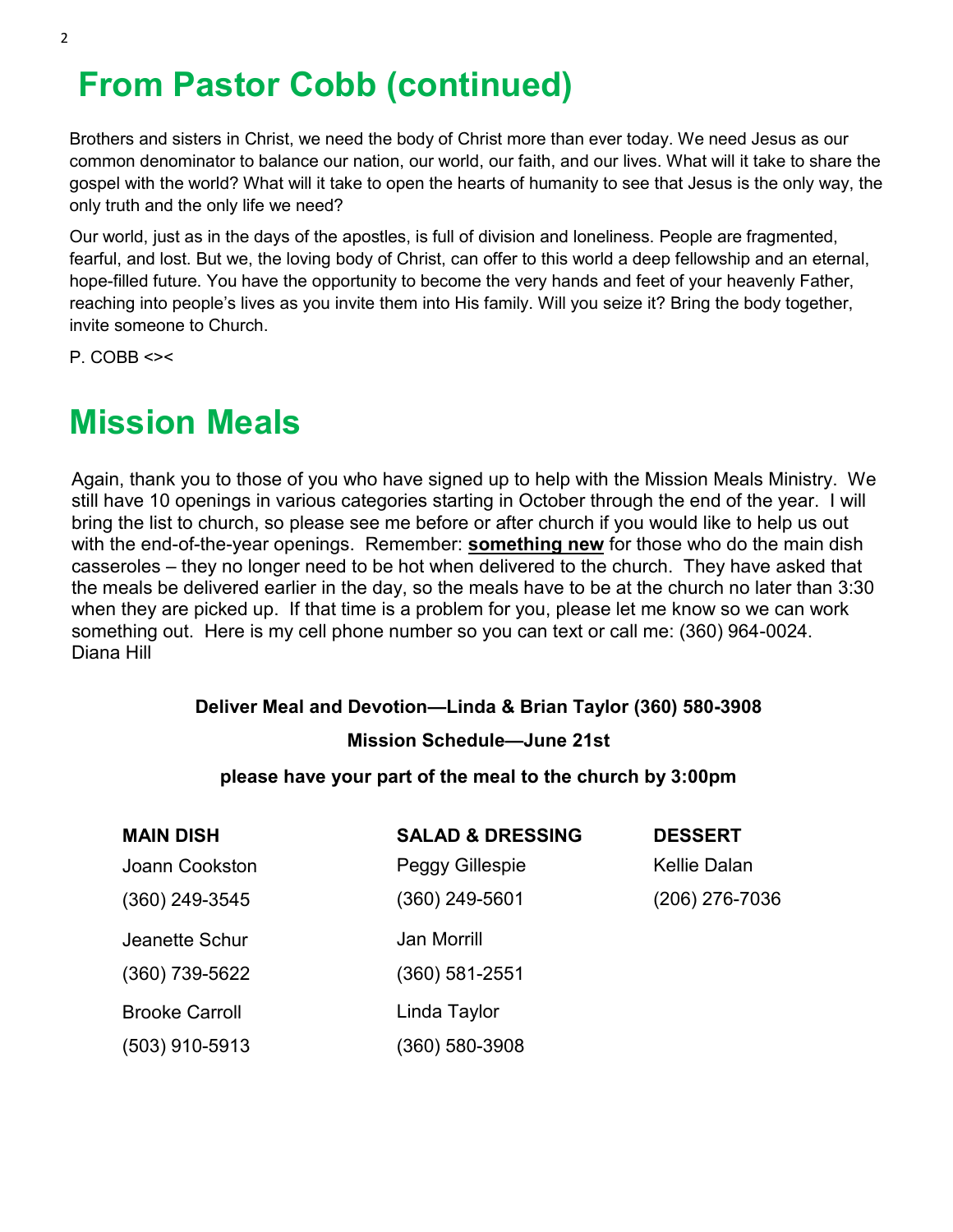### **Deliver Meal and Devotion— Tamara Robins (360) 820-4075 Mission Schedule—July 19th**

#### **please have your part of the meal to the church by 3:00pm**

| <b>MAIN DISH</b>     | <b>SALAD &amp; DRESSING</b> | <b>DESSERT</b>   |
|----------------------|-----------------------------|------------------|
| Carol McDougall      | <b>Pat Willis</b>           | Cynthia Crisp    |
| $(360)$ 580-3218     | (360) 249-6005              | $(360)$ 591-9115 |
| <b>Tamara Robins</b> | <b>Sandy Spearin</b>        |                  |
| $(360)$ 820-4075     | (360) 249-3749              |                  |
| Diana Hill           | <b>Susan Mandt</b>          |                  |
| $(360)$ 964-0024     | (360) 249-1971              |                  |

### **Deliver Meal and Devotion— Peggy Gillespie (360) 249-5601 Mission Schedule—August 16th**

#### **please have your part of the meal to the church by 2:30**

| <b>MAIN DISH</b>    | <b>SALAD &amp; DRESSING</b> | <b>DESSERT</b>       |
|---------------------|-----------------------------|----------------------|
| <b>Sharon Scott</b> | <b>Emily Meier</b>          | <b>Sandy Spearin</b> |
| $(360)$ 249-5257    | (360) 580-7292              | (360) 249-3749       |
| <b>Emily Meier</b>  | Linda Anderson              |                      |
| $(360) 580 - 7292$  | (360) 249-5246              |                      |
| Peggy Gillespie     | Diana Hill                  |                      |
| $(360)$ 249-5601    | (360) 964-0024              |                      |

We are a praying church and we want to pray for your families and friends who are in need. Prayer chains tend to break down in the middle - our "chain" is actually a long list of prayer warriors who are notified by email when someone needs our prayers. If you'd like to be a prayer warrior, contact either Peggy Gillespie [\(jpgil20@comcast.net\)](mailto:jpgil20@comcast.net) or Edie Johnson ([ediejohnson77@gmail.com\).](mailto:ediejohnson77@gmail.com) We will gladly add you to our lists. The outcome of our prayers is not up to us, but we can certainly let the Lord know that we care.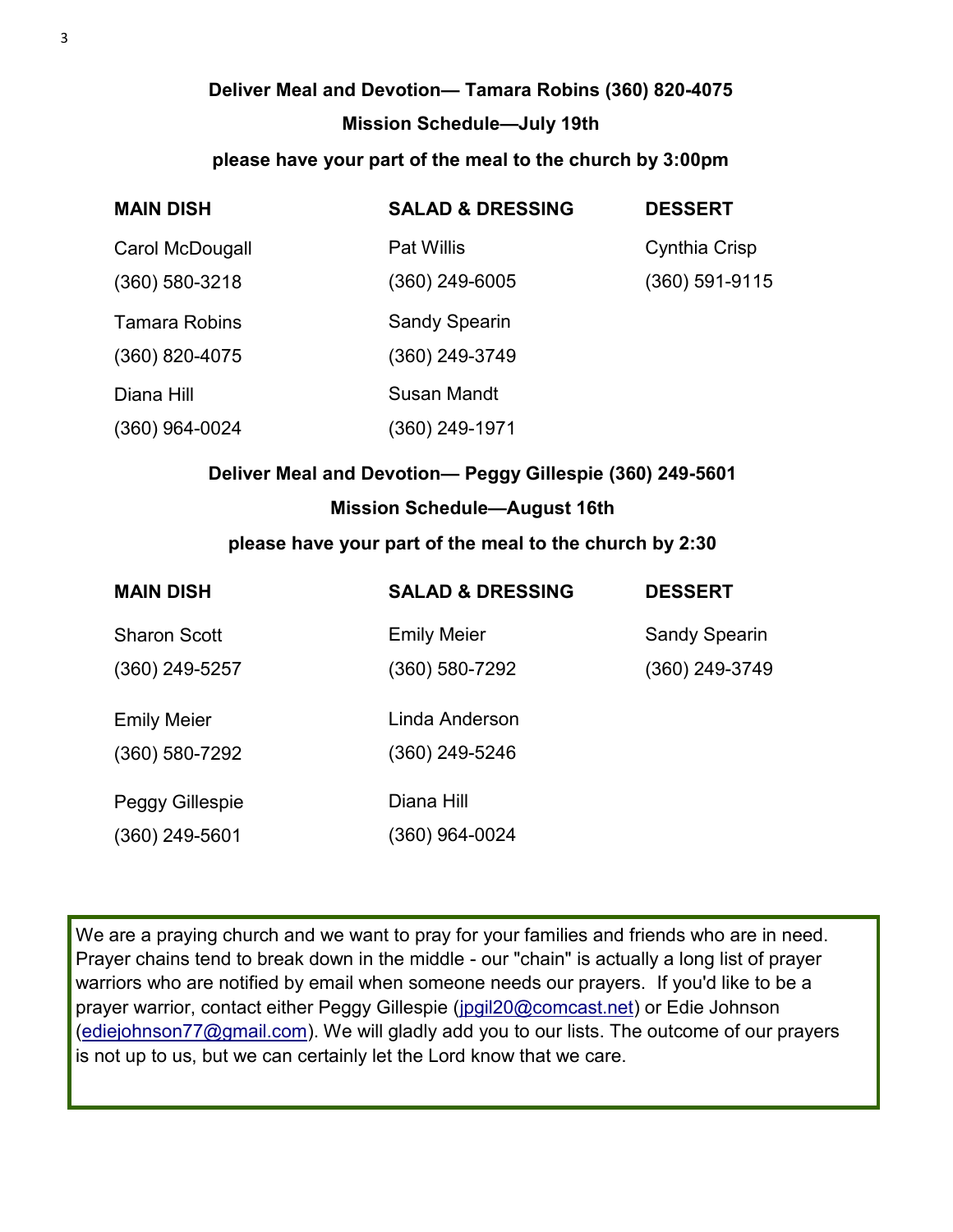Romans 5:3-4 And not only so, but we glory in tribulations also: knowing that tribulation worketh patience; and patience, experience; and experience, hope:

Have you heard "affliction is a treasure"? This sounds like a contradiction in terms, but it is really a reminder to "rejoice in our sufferings". Can't every affliction, or tribulation we endure be a treasure if we learn from it? Our sufferings—afflictions—make us more like Christ, who suffered for us. When we go through tribulations—sickness, rejection, loss—we have to make a choice. We can either wallow in self-pity and give ourselves over to misery, or we can find strength in our pain. We don't go through hard times in vain. If we can keep our eyes on God, we will see Him through the pain. Some of the most valuable lessons are learned in the darkest times of our lives. When we rise from the ashes of our suffering, we learn to persevere. We learn to give hope to others. Our scars make us tougher and give us a powerful testimony. We become more valuable to the Kingdom. We become true warriors of God and our scars become badges of honor.

Father, I know that I will have to and have gone through suffering in my life. I know that I will have to endure unpleasantness and sometimes pain. I ask, Father, that in those times, you will remind me that You are with me. Give me strength in the midst of my suffering. Turn my afflictions past and future afflictions into treasures. In those times of suffering, teach me and remind me to persevere. I want to be a warrior for you, God. I want to be valuable to your kingdom. Amen Cynthia Crisp Cynthia Crisp Cynthia Crisp Cynthia Crisp Cynthia Crisp

# **Worship Committee**

**WELCOME TEAM**: Your welcoming faces are such an important part in drawing people to our Church; Thank you!

### **Worship Leaders**

June 5<sup>th</sup> – Peggy Gillespie June 12th – Linda Taylor June 19<sup>th</sup> – Juanita Howell June 26<sup>th</sup> – Melani Cobb July 3<sup>rd</sup>- Pam Hildreth July 10<sup>th</sup>- David Mandt July 17<sup>th</sup> –Emily Meier July 24<sup>th</sup> – Garrett Dalan July 31<sup>st</sup> – Peggy Gillespie

### **Welcome Team (Greeters)**

June 5<sup>th</sup> – Schallon Family June 12<sup>th</sup> & 19<sup>th</sup> Ron & Lorna Claxton June 26<sup>th</sup> & July 3<sup>rd</sup> Pam Hildreth & Juanita Howell July 10<sup>th</sup> & 17<sup>th</sup> Sue McCombs & Patty Winkler July 24<sup>th</sup> & 31<sup>st</sup> Mel & Gale Broughton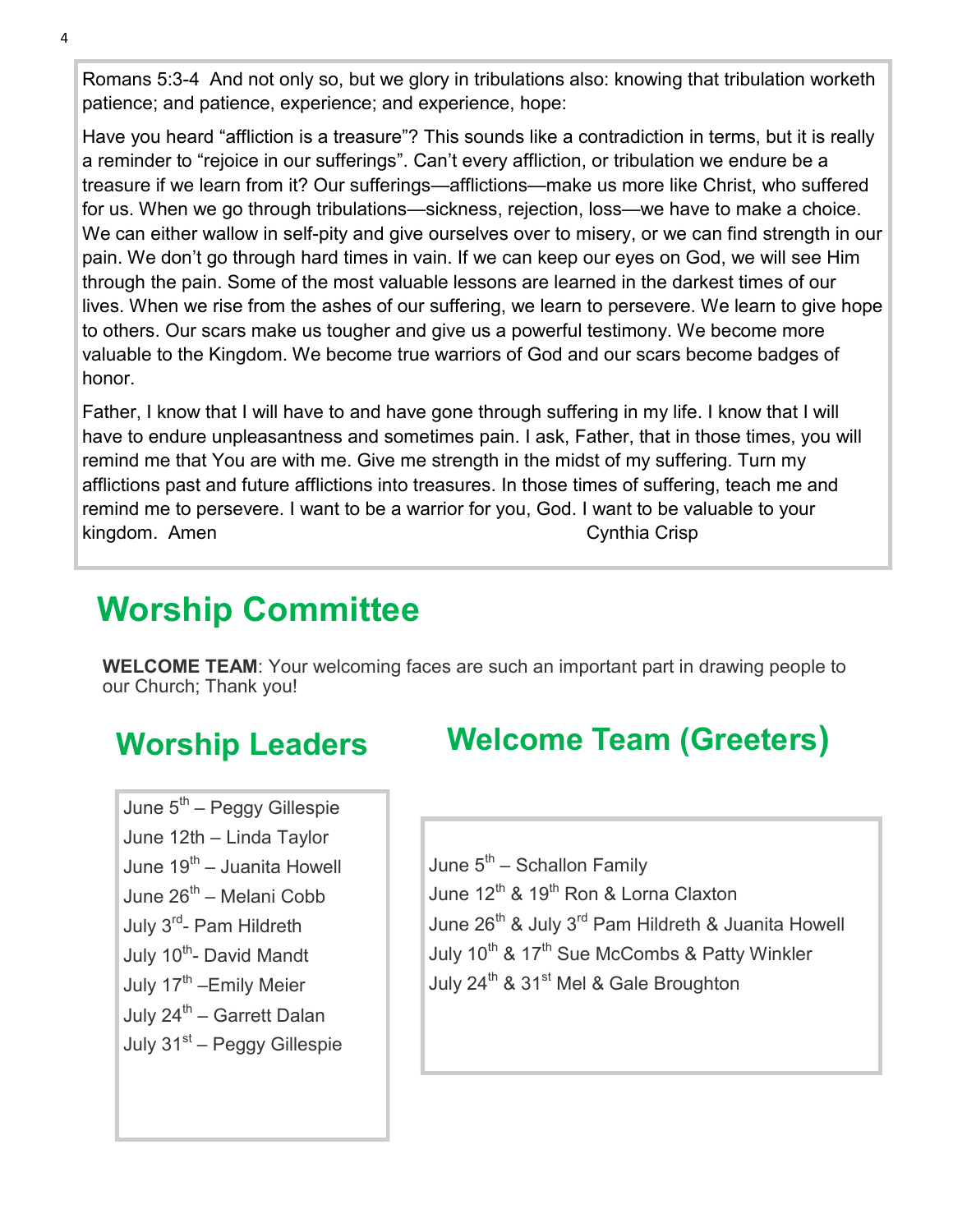# June 2022

| <b>Sun</b>                                                     | <b>Mon</b>                                    | <b>Tue</b>                                                        | <b>Wed</b>                                                                        | Thu                                                                                  | Fri                                                                                   | <b>Sat</b>                |
|----------------------------------------------------------------|-----------------------------------------------|-------------------------------------------------------------------|-----------------------------------------------------------------------------------|--------------------------------------------------------------------------------------|---------------------------------------------------------------------------------------|---------------------------|
|                                                                |                                               |                                                                   | 1                                                                                 | 2 Mens<br><b>Breakfast</b><br>Ministry 7am                                           | 3 Women's<br>Lunch<br>Ministry<br>11:30am<br>Sandy<br>Spearin<br>Piano Recital<br>7pm | $\overline{4}$            |
| 5                                                              | 6                                             | $\overline{7}$                                                    | 8                                                                                 | 9 Mens<br><b>Breakfast</b><br>Ministry 7am<br>Game Day<br>1pm Session<br>Meeting 6pm | 10 Women's<br>Lunch<br>Ministry<br>11:30am                                            | 11 Patrick<br><b>JBLM</b> |
| 12 Patrick<br><b>JBLM</b><br><b>Pulpit Fill Pastor</b><br>Urey | 13                                            | 14 Womens<br><b>Bible Study</b><br>10am<br>Deacons<br>Meeting 6pm | 15 Suicide<br>Prevention<br>Meeting 6pm<br>NATIONAL SUICIDE<br>Prevention Hotline | 16 Mens<br><b>Breakfast</b><br>Ministry 7am                                          | 17 Women's<br>Lunch<br>Ministry<br>11:30am                                            | 18                        |
| 19 Father's<br>Day Strawberry<br>Shortcake after<br>Worship    | 20 Birthday<br>Lunch<br>11:30am<br>Geppetto's | 21 Union<br>Gospel<br><b>Mission</b><br>Meals 3pm                 | TALKING<br>Begins Healing                                                         | 23 Mens<br><b>Breakfast</b><br>Ministry 7am<br>Game Day<br>1pm                       | 24 Women's<br>Lunch<br>Ministry<br>11:30am                                            | 25                        |
| 26                                                             | 27                                            | 28                                                                | 29                                                                                | 30 Mens<br><b>Breakfast</b><br>Ministry 7am                                          |                                                                                       |                           |

## **Missions and Outreach**

As you start your spring cleaning remember our annual rummage sale. The sale will be held at the Polish Club in July, and all are welcome to begin bringing your offerings to the church anytime after the first of June. Thank you Jim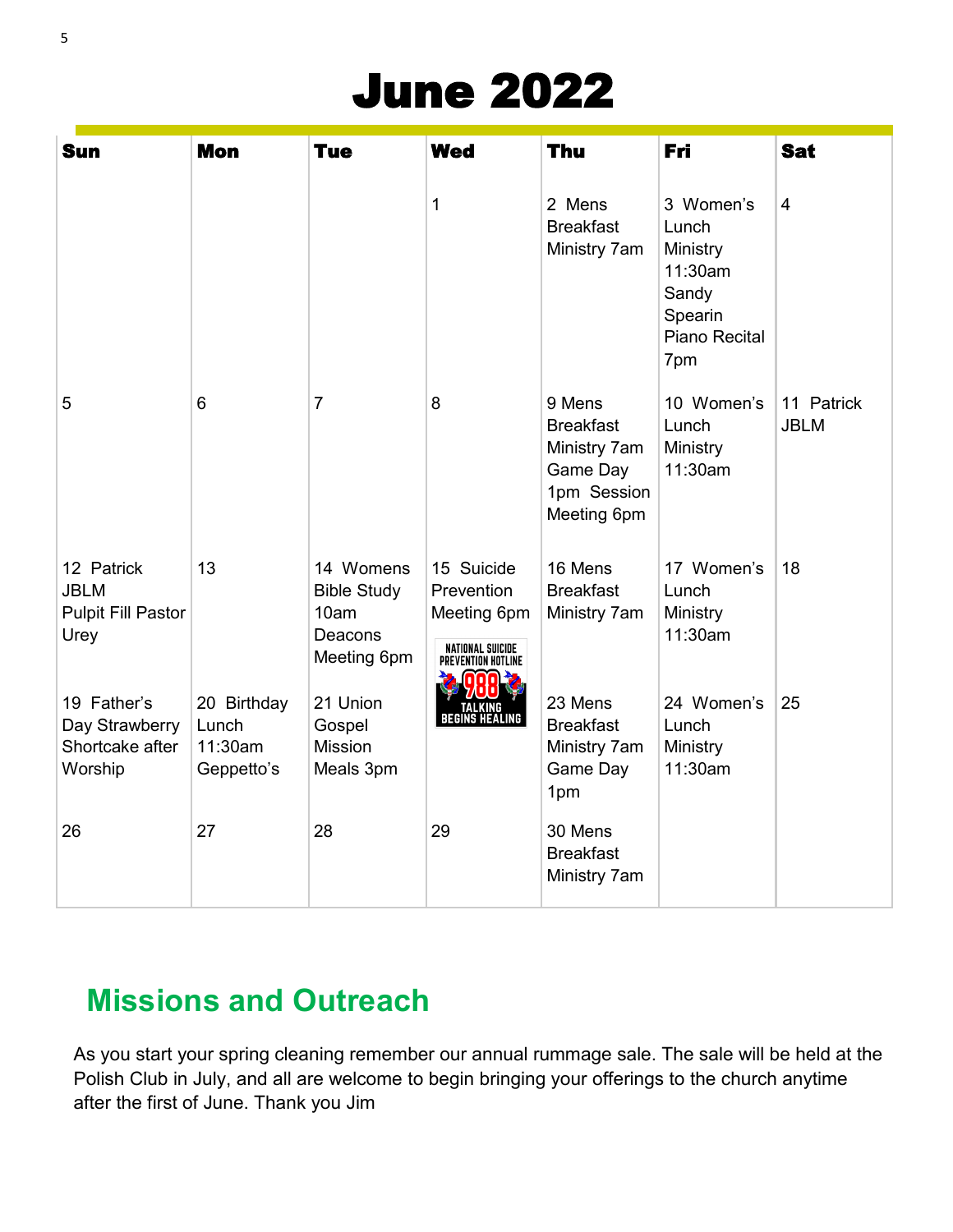### **Congregational Life**

Please join us for our traditional Father's Day strawberry shortcake following worship on June 19.

If you would like your contact information in the church directory, please add your information to the directories at the back of the sanctuary or give your information to Pam. The directory is also available on the church website.

Remember if you do not feel well, please do not attend worship or any church event. Congregational Life continues to monitor state recommendations for Covid precautions and will keep our church family informed of any changes.

Thank you to all who have provided treats for Fellowship Hour. Please check the sign up board in the church lobby if you are interested in hosting.



- **Sharon Scott**
- **Marge Leggett**
- **Jan Morrill**
- **Harold Poyhonen**
- **Bob Meier**
- **Jim Dameron**
- **Tammy Bigham**
- **Susan Napiontek**
- **Renee Dalan**